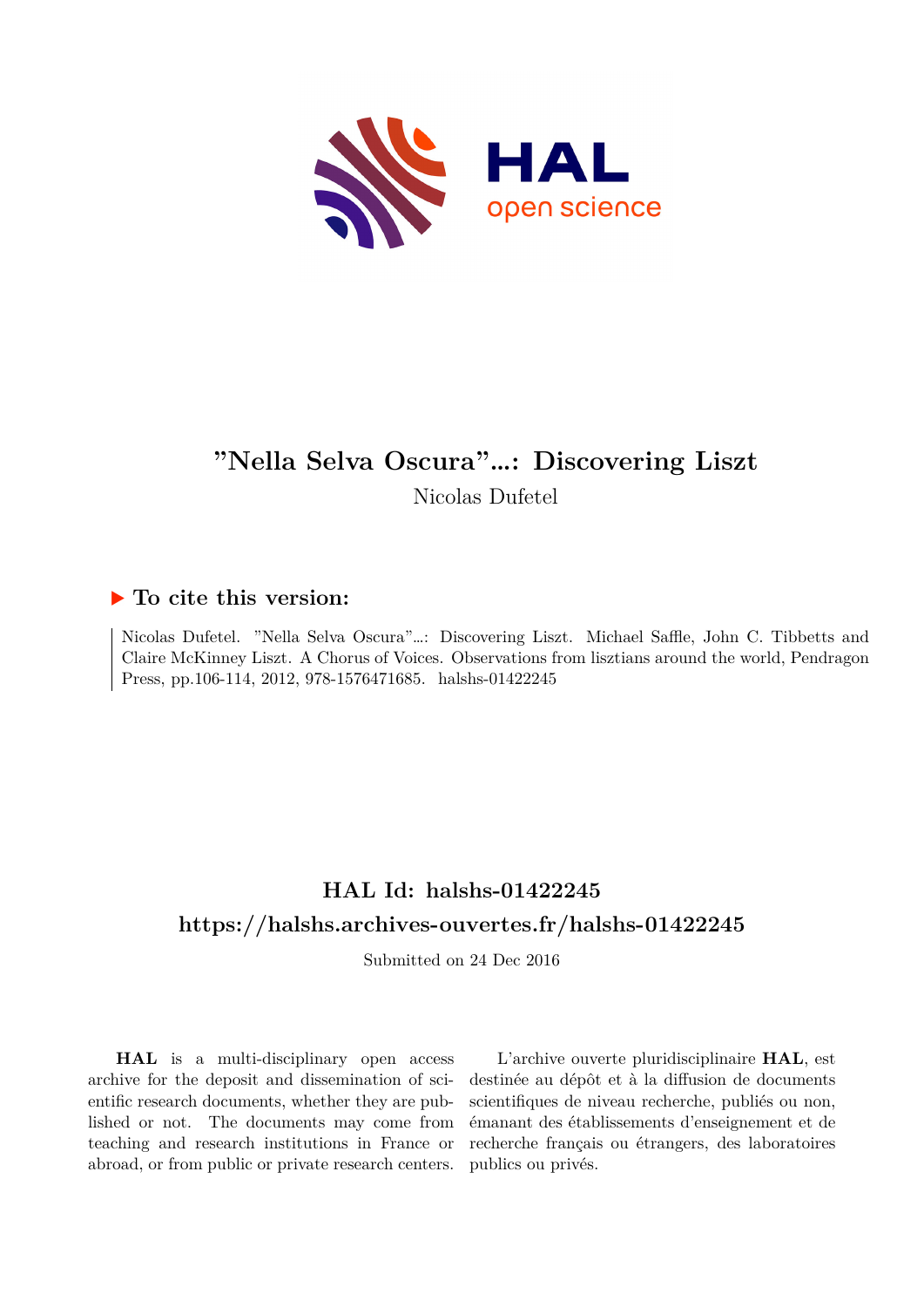### **NICOLAS DUFETEL** NELLA SELVA OSCURA …: DISCOVERING LISZT *Translated from the French by Claire McKinney*



*Der Dichtung Schleier aus der Hand der Wahrheit*. [The veil of poetry [comes] from the hand of truth.] Goethe

This article is dedicated to Hélène Desmoulin, my *Klaviermutter*, and Guy Gosselin, my *Doktorvater*.

I am not exactly certain when I heard Liszt's music for the first time, but I know that it was when I was a teenager. The first composition had to have been either "Rêve d'amour" or the Second Hungarian Rhapsody… nothing very unusual: it all started on the piano. What I remember particularly well, however, is how and when I became aware of the particular way Liszt and his music stood out for me. It was during a piano lesson at the Conservatory of Angers in 2000. My teacher, Hélène Desmoulin, was (and is) a fervent Brahmsian and, like her colleagues, she assigned little Liszt music to her students. One day, during a discussion around the piano, I told her that, although I loved Brahms, his music as well as his personality did not provoke in me the same curiosity and the same fascination as those of Liszt.

My teacher proceeded to sit at the piano and played for me a measure of the "Legend of St. Francis Preaching to the Birds,"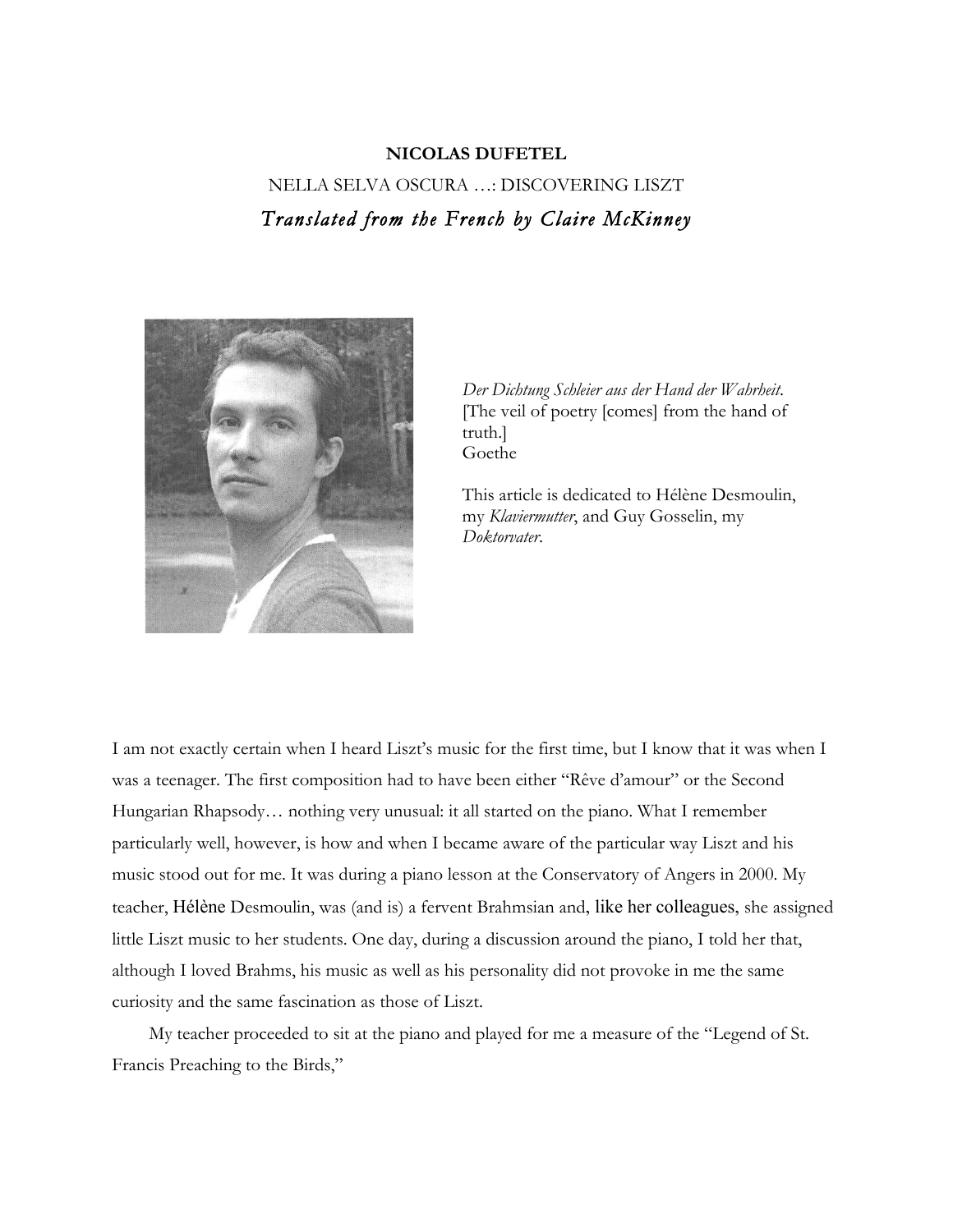

Liszt, *Saint-François d'Assise: la prédication aux oiseaux, Légende No. 1*, m. 1 (from Franz Liszt, *Klavierwerke*, Vol. 5: *Original Kompositionen für Klavier zu zwei Händen*, ed. Emil von Sauer, Leipzig: Peters, Plate 9880)

She followed it with the first measure of Brahms's *Klavierstück*, Op. 76, No. 1:



Brahms, *Klavierstück* Op. 76, No. 1, m. 1 (from Johannes Brahms, *Sämtliche Werke*, Vol. 14, ed. Eusebius Mandyczewski, Leipzig: Breitkopf & Härtel, Plate J.B. 62)

I immediately understood what she wanted to show me: there was an objective, an immediate effect in that one measure of Brahms, dense, simple, and beautiful, so immanent. By comparison, Liszt's measure seemed "lost"; it did not make "sense" immediately, and needed a "whole," a context. The demonstration was a brilliant bit of teaching. It was necessary, we agreed, to put these measures into context, into the totality of the works from which they were taken. I then realized that the music of Liszt was a music that went beyond sound, musical "natural" and logical effects, and especially piano patterns and techniques.<sup>i</sup> I asked my teacher if I could work on Liszt's Gnomenreigen—provided that I also agreed to study the "Variations" from the String Sextet No. 1, Op. 18, by Brahms.

This experience made me love Liszt more as I began to understand that nothing of his flowed easily; instead, one had to search for it. I think this episode was actually my first lesson of "applied aesthetics," through which I caught a glimpse of what "absolute" and "programmatic" music were all about: subjects I would later study at university not only at the piano, but through the powerful thoughts of Carl Dahlhaus and his fellows.<sup>"</sup> Incidentally, since then Hélène Desmoulin has become an ardent Lisztian; in Angers and with Joëlle Lemée, for example, she presented a little known version for piano four-hands of *Le triomphe funèbre du Tasse* owned by the Library of Congress (2005),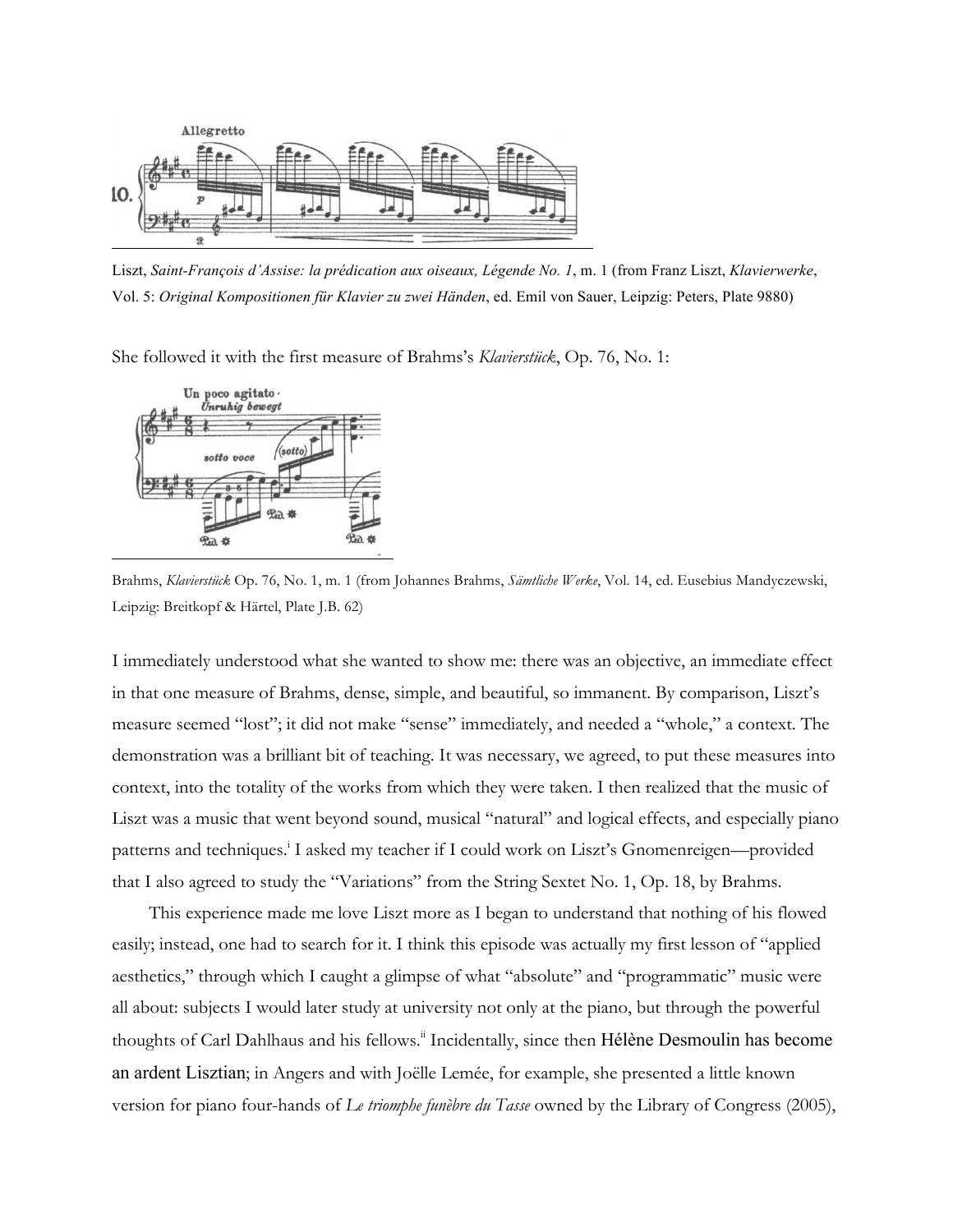as well as two first performances in this city of the *Dante* symphony arranged for two pianos and children's choir (2008 and 2011). And I became a fervent Brahmsian as well.

After the "hits" of Liszt piano, I explored the rest of his piano repertory: the Sonata, the Etudes, the other Rhapsodies, and everything else I could find in scores and recordings; a trip to Budapest in 1998 had allowed me to acquire a few volumes of the useful *New Liszt Edition* and Hungaroton recordings that I could not easily find in France. (Online shopping was not really developed at that time; later, I came to appreciate the possibility to buy everything from everywhere in the world…). Then came the selection of orchestral music: the two Piano Concertos, Les Préludes, Mazeppa ... again the hits. Then *Totentanz—*a shock. Followed by the two symphonies (*Faust* and *Dante*) and "everything else," all I could read or listen to.

And finally, the religious music: the *Via Crucis*, *Christus*, the "Gran Mass," *Die Legende von der heiligen Elisabeth*. Hits, over and over—but they became more and more surrounded by a murky mystery. Of course, finding recordings and scores of some of the rare works wasn't always easy; but listening to some of the motets and masses, combined with assiduous study of the piano compositions and transcriptions, including the lesser-known pieces, became part of my daily work.

The breaking down of Liszt's music seemed, and seems to me, an unending story, because another masterpiece or another version always tempts me to take to my piano again. The scores were useful tools in the first part of my exploration, but so were the Naxos recordings—Naxos: the label that dared, for the lowest prices (and that I could afford), to think outside the box. It was the first volumes of the Naxos "Liszt series" that moved me when I listened to striking performances of such masterpieces as the *Scherzo und Marsch*, *Urbi et orbi*, the "Ave Maria" for Lebert's und Stark's *Grosse Klavierschule*, and so on. I have already mentioned other disks, including famous Hungaroton reissues of old recordings (the old versions, unfortunately do not always give the best image of Liszt's music). Although the chaos of scores has remained unsurpassed, the unparalleled pianistic odyssey of Leslie Howard on the Hyperion label helped me gain a detailed appreciation of the piano works. This was indeed a valuable gateway into much of the rest of Liszt, thanks especially to the transcriptions. The piano is definitely the alpha and omega of Liszt's music, at least as a medium of comprehension, a first way of accessing his musical world.

Aside from the courageous editors at Hyperion (who must be praised along, with a few others), record labels and concert planners generally get cold feet when it comes to Liszt. This reduces exposure to his expansive and diverse output. Unfortunately, it seems that profits too often govern concert schedules.<sup>iii</sup> Yet Liszt fought to be recognized not only as a pianist, but also as a composer.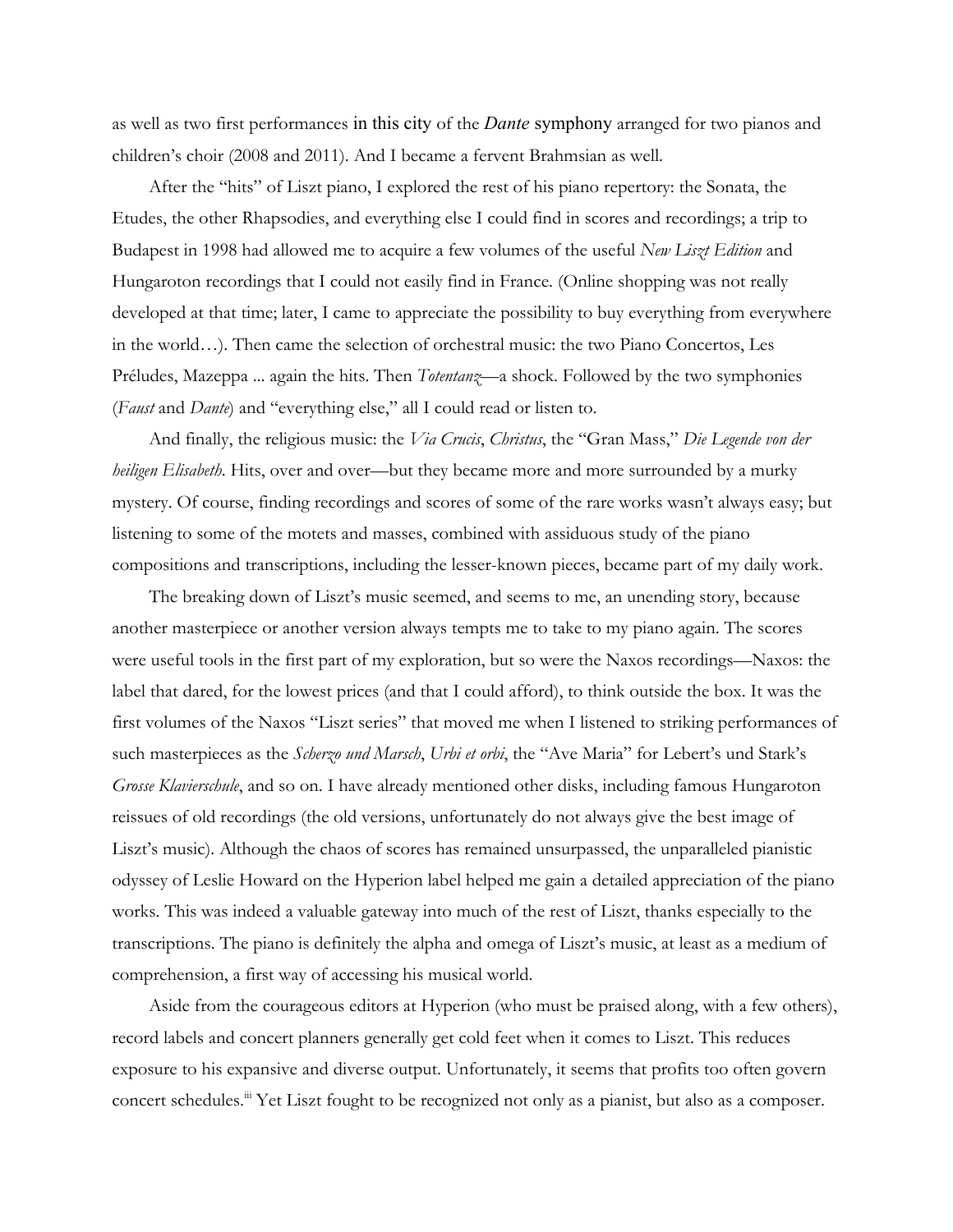In fact, he achieved greatness by the time he turned twenty years old, and his "Virtuoso Years" lasted for about ten years: these statistics are drafted by a career that was sixty-three years old.<sup>iv</sup>

Liszt had deep faith in the future. He wanted to pursue his dreams and he expressed what he thought without worrying about an immediate response. With him, in a way, creation and reception were never entirely connected, his position as a composer was almost the total opposite of his career as a virtuoso (the latter desperately dependent upon immediate public success). He left a great deal of evidence on these subjects in his letters to the Princess Carolyne zu Sayn-Wittgenstein and Agnes Street-Klindworth, and he could probably have made his own words as famous as the words of Goethe, who once confided to Eckermann: "My works shall never become popular; whoever thinks about such things and strives for them is in error. They are not written for the masses, but for exceptional individuals, those who will and seek for something similar [to my own goals] and who find them in similar circumstances."v It is here that the famous metaphor about the javelin finds its place. It is taken from a letter Liszt wrote to the Princess on February 9, 1874, and later published by La Mara:

Ma seule ambition de musicien était et serait de lancer mon javelot dans les espaces indéfinis de l'avenir – comme nous disions autrefois dans le journal de Brendel [*Die Neue Zeitschrift für Musik*]. Pourvu que ce javelot soit de bonne trempe et ne retombe pas à terre – le reste ne m'importe nullement !"

In a way, it is for posterity to understand what the javelin metaphor means, to understand his path and help his flight continue.

For those who love ideas in motion, Liszt is a perfect object of study.

In fact, this famous letter is a direct response to a letter the Princess wrote between February 2-5 of the same year. Here we must digress to a methodical and critical reflection on the sources of these letters. In the original we see that Liszt wrote several phrases in quotation marks, including the successful formula "to throw my javelin" that is so often cited in the Liszt literature. In fact, Liszt quotes the words of Princess Wittgenstein.<sup>vii</sup> Important details and even complete sentences from Liszt letters disappeared from La Mara's editions. This detail is particularly significant, because it emphasizes the strong ties between the Princess and Liszt, which I cannot pause to describe in detail. In art history, Daniel Arasse has demonstrated that insight and analysis is made possible by studying details, because "one detail can bring great material importance to the whole image."<sup>viii</sup> This famous letter of February 9, 1874, is a concrete example of the epistemological problems raised by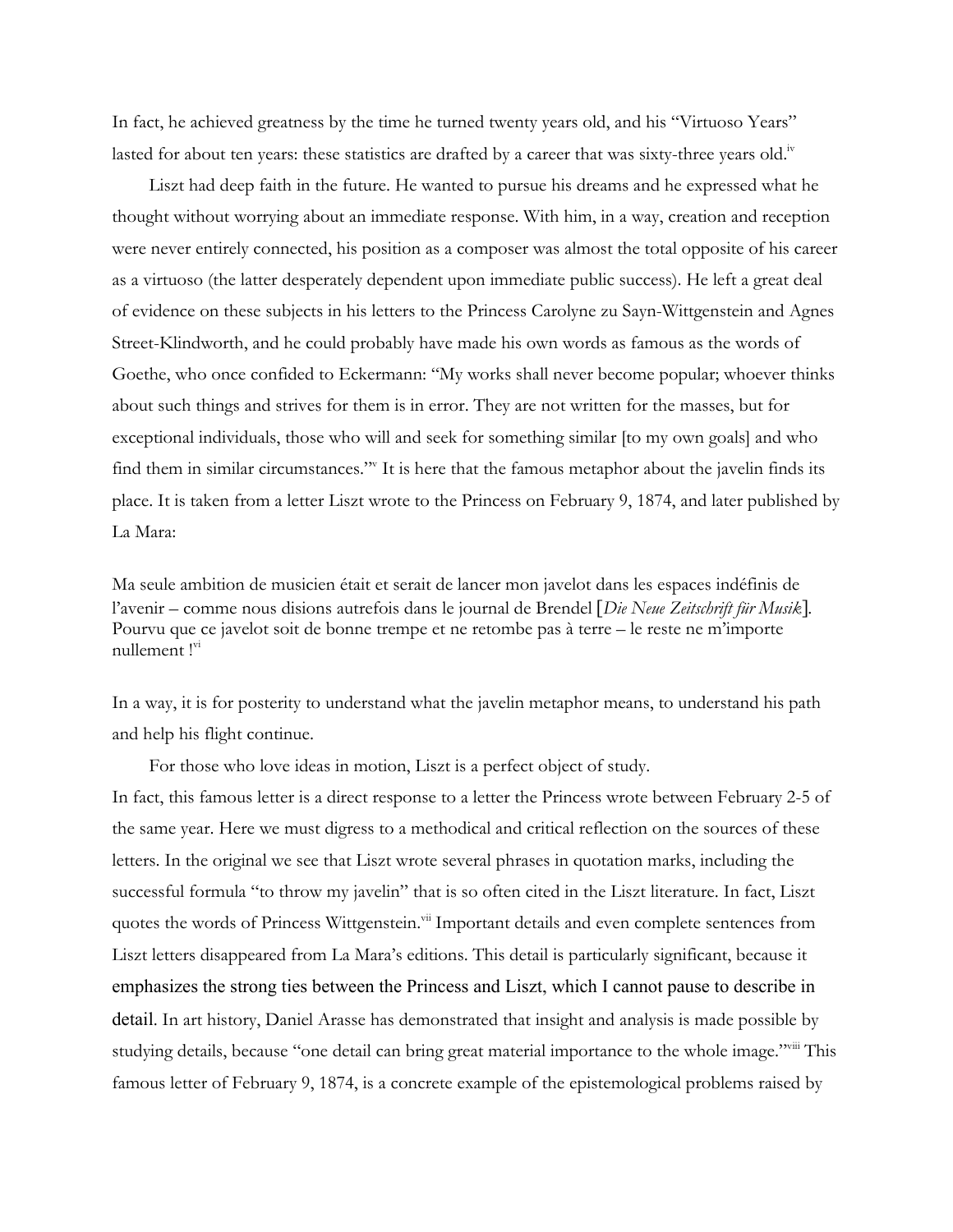the critical study of sources and of research challenges for the future. One can imagine how many others may change our knowledge of Liszt and his music. The task is huge.

After several years I realized that, with Liszt, there was a world to explore: a world made of his music and his writings, but also of academic literature, and manuscripts. In fact, I noticed that there was always something to learn and that one could spend hours reading his scores as well as catalogs of his works and manuscripts in order to understand the complexity and the rhizomatic structure to which they testify.<sup>ix</sup> When one really dives in, one realizes that the works of Liszt illuminate each other and open the way to new answers and new interpretations. Rena Mueller wrote that Liszt was perpetually creating more and moving forward.<sup>x</sup> I wonder if this feature will ever rebound on me, because listening and analyzing his music is a never-ending story. His work seems a bit like the famous dark forest Dante created, both intriguing and frightening, because the *path* isn't right. Nevertheless, there is a whole world, rich and surprising, indivisible and "amalgamated," that offers us a hodgepodge explained metaphorically by Baudelaire in "Le Thyrse" (1863):

… The Thyrsus is an illustration of your astonishing duality, mighty and venerated master, dear Bacchant of mysterious and passionate Beauty. Never did wood nymph, exasperated by the invincible Bacchus, shake her Thyrsuss over the heads of her distracted companions with more energy and more caprice than you wave your Genius over the heards of your brothers. The stick represents your will, straight, constant and unshakable; the flowers, the wandering of your fantasy around your will; it is the féminine élément executing alluring pirouettes around the male. Straight line and arabesque, intention and expression, inflexibility of the will, flexibility of the word, unity of the end, variety of the means, all-powerful and indivisible amalgam of Genius, what analyst would have the odious courage to divide and to separate you?

Dear Liszt, through the mists, beyond the rivers, above the cities where the pianos sing your glory, where the printing-press translates your wisdom, wherever you may be, in the splendours of the Eternal City or in the mists of those dreamy lands consoled by Cambrinus, improvising songs of delight or of ineffable sorrow, or confiding to paper your abstruse méditations, singer of eternal Pleasure and of eternal Anguish, philosopher, poet and artist, I salute you in immortality!<sup>xi</sup>

A word about the religious music: Liszt himself placed it at the center of his work, and with the exception of a few recordings it simply isn't performed (outside Hungary, that is), nor has much been written about it. For these reasons I quickly decided to devote myself to its study. I read Paul Merrick's *Revolution and Religion in the Music of Liszt*, xii at the time (and still) the only really important work on the subject. Much later, I carried out a statistical study based on the second edition of the indispensable "Guide to Research," through which Michael Saffle confirmed my feelings and allowed me to quantify this sad state of affairs.<sup>xiii</sup> Thus, in October 2000, I joined the Université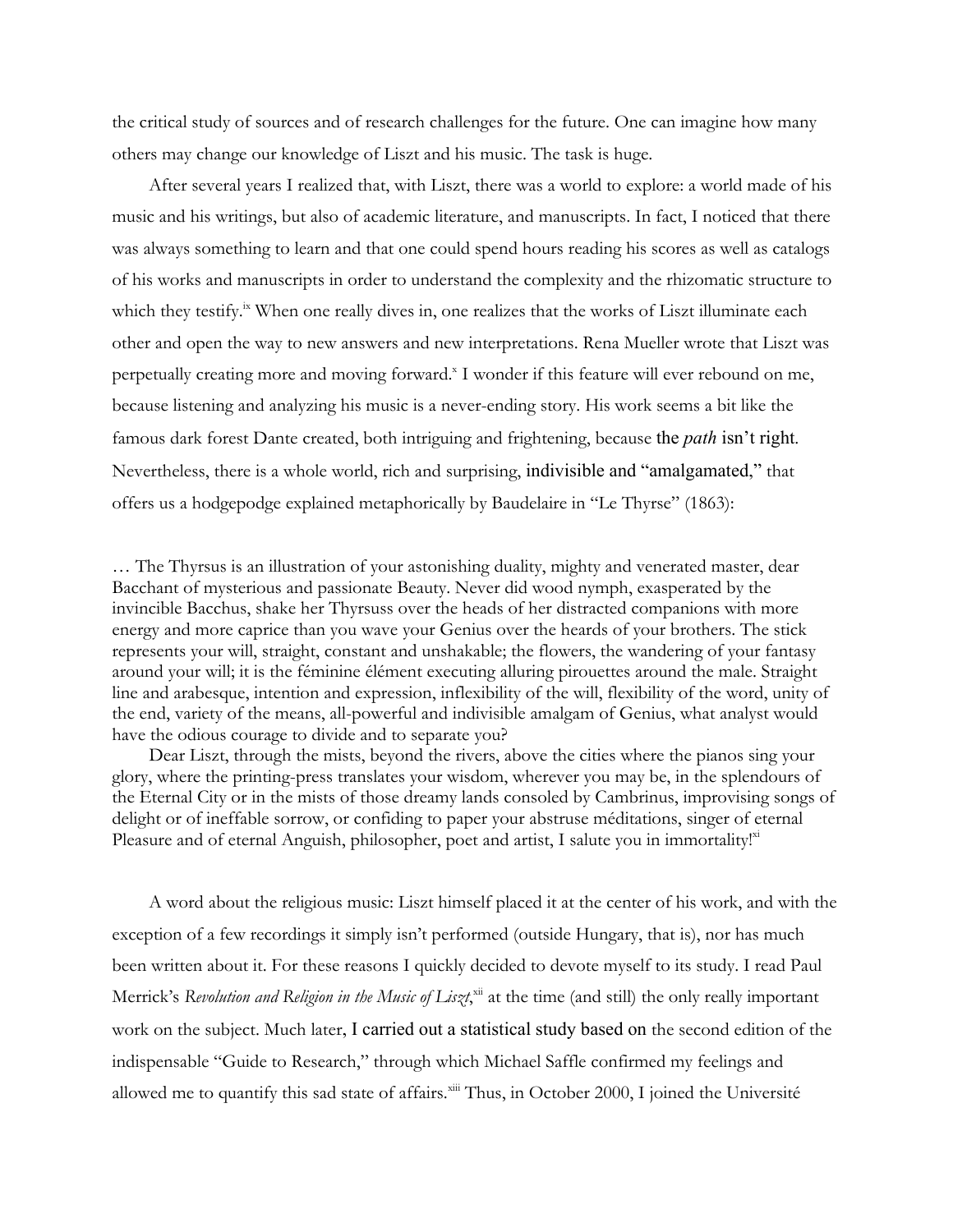François-Rabelais, Tours, determined to write a thesis on the religious music of Liszt, which I defended on 24 June 2008.<sup>xiv</sup> Currently I am working in Weimar as a postdoctoral fellow with sponsorship from the Alexander von Humboldt Foundation at the Institut für Musikwissenschaft Weimar-Jena. I also teach the history of music at the Conservatory of Angers, where I pay my debt to the city in which I had the chance to study music with remarkable teachers. In Weimar, I am currently exploring Liszt's profound and essential relationship with the Grand Duke Carl Alexander and, more generally, the "Kulturpolitik" in which they engaged in order to prepare a new edition of their correspondence. In Angers, I have the chance to teach and "pass on," for transmission seems to me fundamental: it inspires reflection and research. Right now the Franco-German dimension is critical in my scientific and even to my personal identity…. Yet this is not where I had originally aimed to be: initially I was attracted by Italy, to the point of studying for some time at the Università degli Studi di Roma La Sapienza. Germany, Italy, France: three countries united by Madame de Staël, who wrote in French *De l'Allemagne* but also *Corinne ou l'Italie*. There is so much to say about European culture and identity.

I also consider it a big part of my job to work with musicians, and I am never happier than when I can cooperate with them in making preparations for recordings and concerts, and when I introduce them to little-known compositions. Working for general audiences and for newer (and younger) audiences is also a part of what I consider my duty. I am very glad about the abovementioned concerts in Angers, and others elsewhere. I would like to mention a project created especially for the Liszt Jubilee in France: the so called "Année Liszt en France": a "Célébration nationale."xv The orchestra Les Siècles, whose musicians play historical instruments and which is conducted by François-Xavier Roth, recently recorded the *Dante* symphony; between August 2011 and January 2012 they will give 12 concerts in France, Belgium, and Germany, supplemented by the projection of William Blake's watercolors for the *Divine Comedy*—a kind of display Liszt had dreamt of and which I had studied in my dissertation.<sup>xvi</sup>

In recent years, my thinking and research have been carried beyond the field of religious music to subjects that might be considered "peripheral," but in my opinion, still necessary in the reconstruction of the complete Lisztian spectrum. That is how I first became interested in Liszt's writings, which are sometimes thrown away instead of treated as fundamental objects of study. They offer opulent opportunities for methodological and epistemological consideration, because they point out problems about the avant-garde, the new industry of composing music in nineteenthcentury Europe. Furthermore, they exist in a wonderful new, critical edition, the not-yet-complete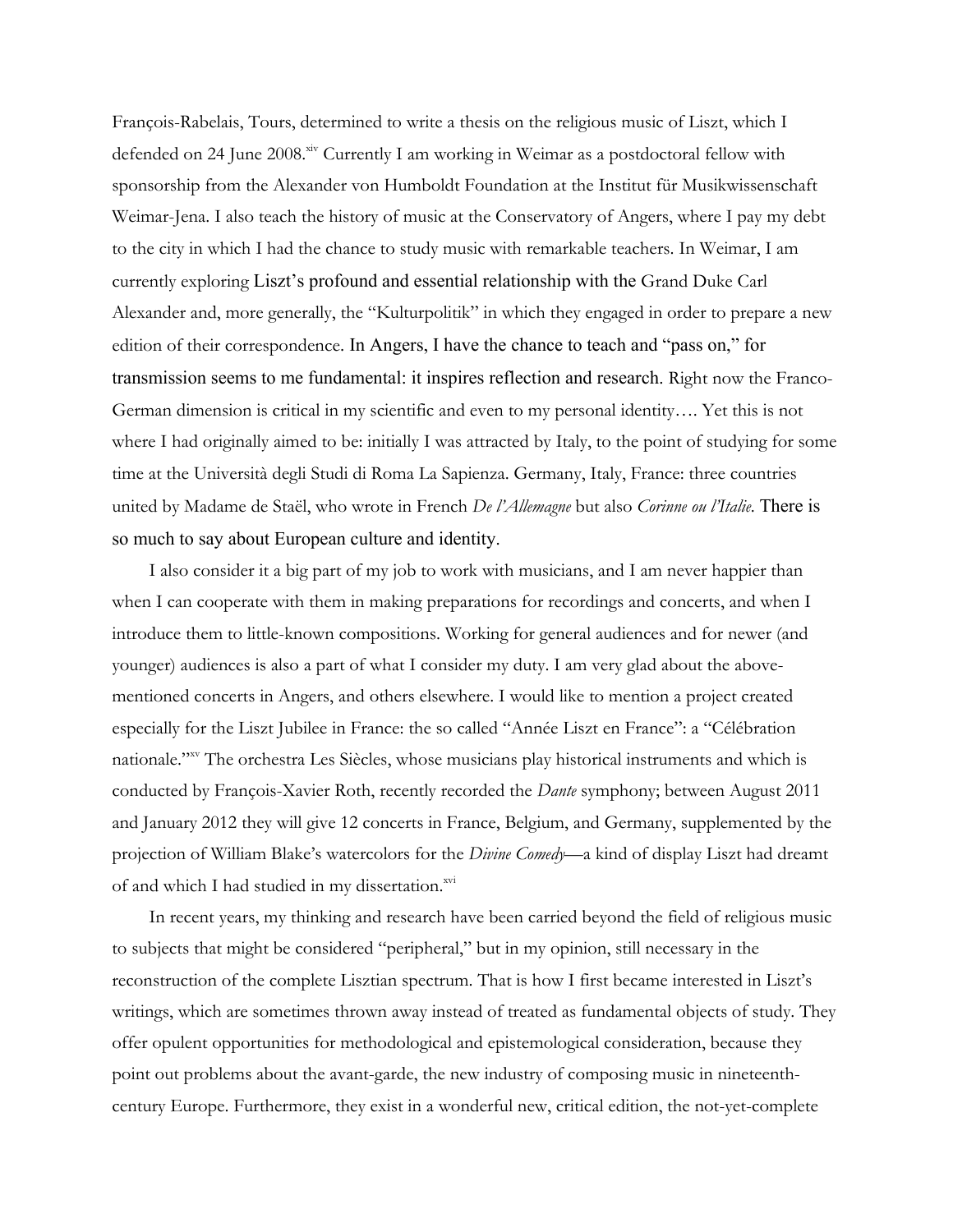*Sämtliche Schriften* published by Breitkopf & Härtel under Detlef Altenburg's supervision. The exegesis in this valuable edition raises other new musicological issues.<sup>xvii</sup> Liszt should neither be ignored as a man of networks, and as a secret adviser to the Grand Duke of Weimar (a position similar to the one Goethe held), he played a fundamental role not only in the (cultural) politics of Weimar, but also of Germany and Europe. Grand Duke Carl Alexander told Liszt one day that he could have been a great prince, but also a great diplomat.<sup>xviii</sup> A little-known fact: in 1860, Liszt's secret correspondence with Princess Wittgenstein traveled from Rome to Weimar in the pouch of the French diplomatic legation!<sup>xix</sup> In order to follow as closely and as accurately as possible the different facets of Liszt, it is necessary to study a variety of sources according to strict methodological and epistemological principles.<sup>xx</sup> Their critical analysis, dissemination, and exegesis are the common denominators that have so far ruled my research—not, it should be understood, as ends in themselves, but as a way to reconstruct as accurately as possible the reality of the amalgam through Liszt introduced himself to his contemporaries and appears to us today—a strength and a weakness at the same time.

Like the quotation marks omitted by La Mara in her edition of the February 9, 1874, letter, details of all kinds carry meanings and serious consequences. Many other elements involved with philological and empirical research may also clarify our knowledge and establish a dialogue between "empirical" reality and the "poetic" reality of Liszt—two categories referring to Goethe's *Dichtung*  und Wahrheit.<sup>xxi</sup> It is encouraging because, really, with Liszt, we never stop learning. Systematic doubt serves as the guarantor of new discoveries. It was not only Descartes who praised its importance by stating that he began with doubt. Friedrich Nietzsche, Gaston Bachelard, and many others have subsequently sought to question the foundations of knowledge. But Seneca long ago invited us to the same prudence and modesty by claiming that even:

*Multum adhuc restat operis multumque restabit, nec ulli nato post mille saecula praecludetur occasio aliquid adhuc adiciendi* […] *Veneror itaque inventa sapientiae inventoresque; adire tamquam multorum hereditatem iuvat. Mihi ista acquisita, mihi laborata sunt. Sed agamus bonum patrem familiae, faciamus ampliora quae accepimus; maior ista hereditas a me ad posteros transeat.*<sup>xxii</sup>

There remain many things to unlearn before we can learn.

*Jerusalem*, *July 2011*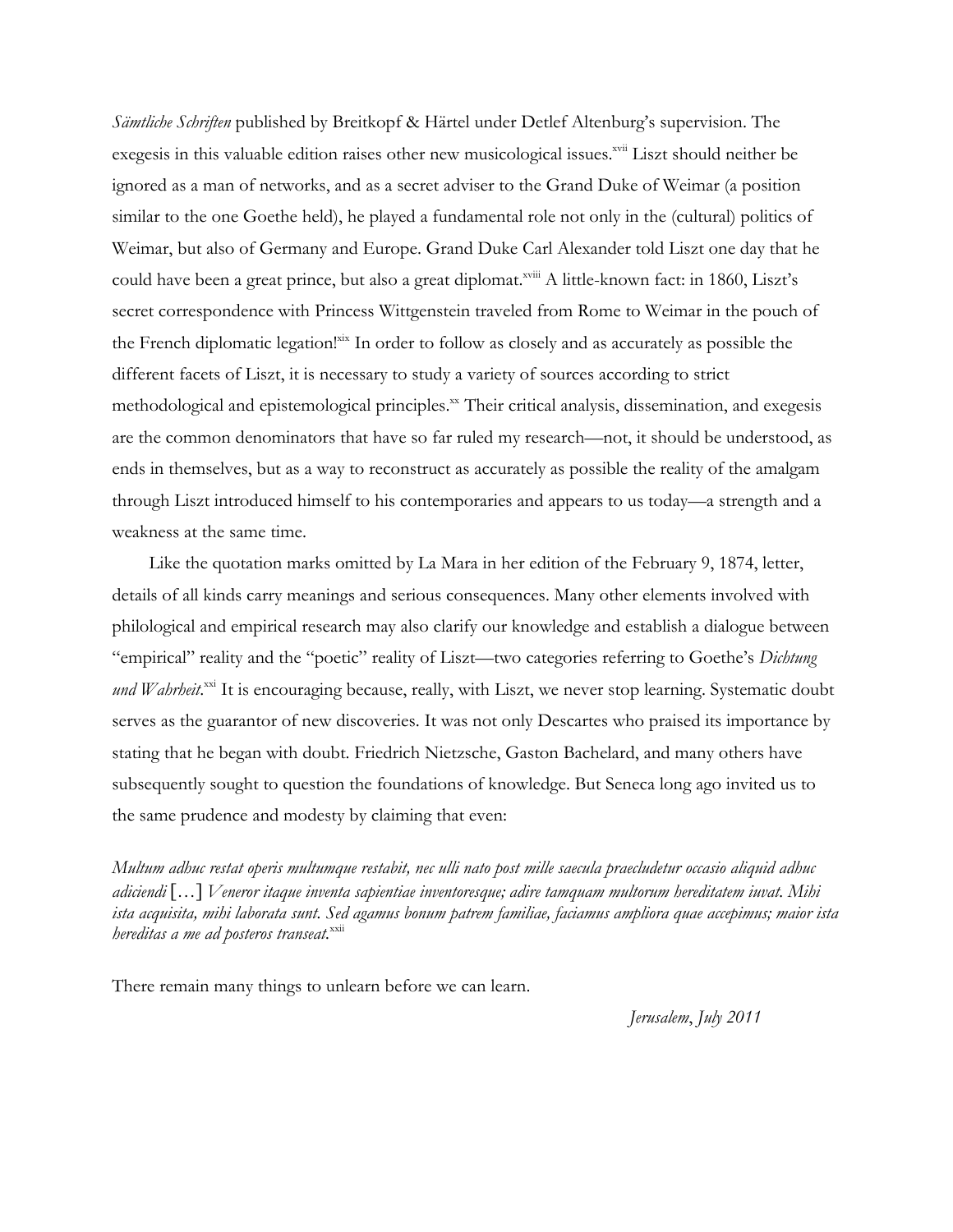iii See Nicolas Dufetel, "Editorial," *Ad Parnassum*, 9/17 (April 2011), 5-6.

 

 $\frac{1}{10}$  Due to Liszt himself, it is customary to regard the beginning of his artistic career as April 13, 1823, when he gave an important concert in Vienna.

<sup>v</sup> Translated from Johann Peter Eckermann, *Gespräche mit Goethe in den letzten Jahren seines Lebens*, ed. Christoph Michel and Hans Grüters (Frankfurt a.M.: Deutscher Klassik, 1999) = Johann Wolfgang Goethe, *Sämtliche Werke. Briefe, Tagebücher und Gespräche*, Vol. II, no. 12, 287 (October 11, 1828). vi Liszt to Princess Wittgenstein, February 9, 1874. Quoted from *Franz Liszt's Briefe*, ed. "La Mara" [pseud. Marie Lipsius] (Leipzig, Breitkopf & Härtel, 1902); Vol. 7, 57-58.

 $vii$  Compare Liszt's letter (D-WRgs 59/89, no. 7) to the Princess (D-WRgs 59/47, 1). See Nicolas Dufetel, "Religious Workshop and Gregorian Chant: Liszt-Janus, or How to Make New with the Old." To be published in *Liszt's Legacies:* Proceedings of the Ottawa 2011 Liszt International Conference, ed. James Deaville.

viii See Daniel Arasse, *Le détail. Pour une histoire rapprochée de la peinture* (Paris: Flammarion, 1992).

ix See Gilles Deleuze and Félix Guattari, *Capitalisme et Schizophrénie*, vol. 1. [*L'Anti-Œdipe*] (Paris: Minuit, 1972).

<sup>x</sup> Rena Charnin Mueller, "Sketches, Drafts and Revisions: Liszts at Work," in: *Die Projekte der Liszt-Forschung. Bericht über das Internationale Symposion in Eisenstadt 18.-21 Oktober 1989*, ed. Detlef Altenburg and Gerhard J. Winkler (Eisenstadt, Burgenländisches Landesmuseum, 1991), 26-34.

xi Published originally as Charles Baudelaire, "Le Thyrse. À Franz Liszt" [Petits poëmes en prose], in *Œuvres complètes*, ed. Claude Pichois, Vol. 1 (Paris: Gallimard, 1975), 335-36. Translated into English by Arthur Symons in *Baudelaire, Poetry and Prose* (New York: Albert & Charles Boni, 1926), 60-61.

<sup>xii</sup> Merrick's book was published in 1987 by Cambridge University Press; it was reprinted in 2008. [See Merrick's contribution to the present volume. – Ed.]

xiii See Michael Saffle, *Franz Liszt: A Research and Information Guide*, 3rd ed. (New York: Routledge, 2009). For the statistics, see Dufetel, *Palingénésie, régénération et extase dans la musique religieuse de Franz Liszt*, 2 vols. (dissertation: Université François-Rabelais, Tours, 2008); Vol. 2, 535-37 (publication in preparation).

i See Márta Grabócz, *Morphologie des œuvres pour piano de Liszt: influence du programme sur l'évolution des formes instrumentales* (Paris: Kimé, 1996).

ii For example, Carl Dahlhaus, "Die Idee der absoluten Musik," in: *Gesammelte Schriften*, ed. Hermann Danuser (Laaber: Laaber Verlag, 2002); Vol. 4, 11-126.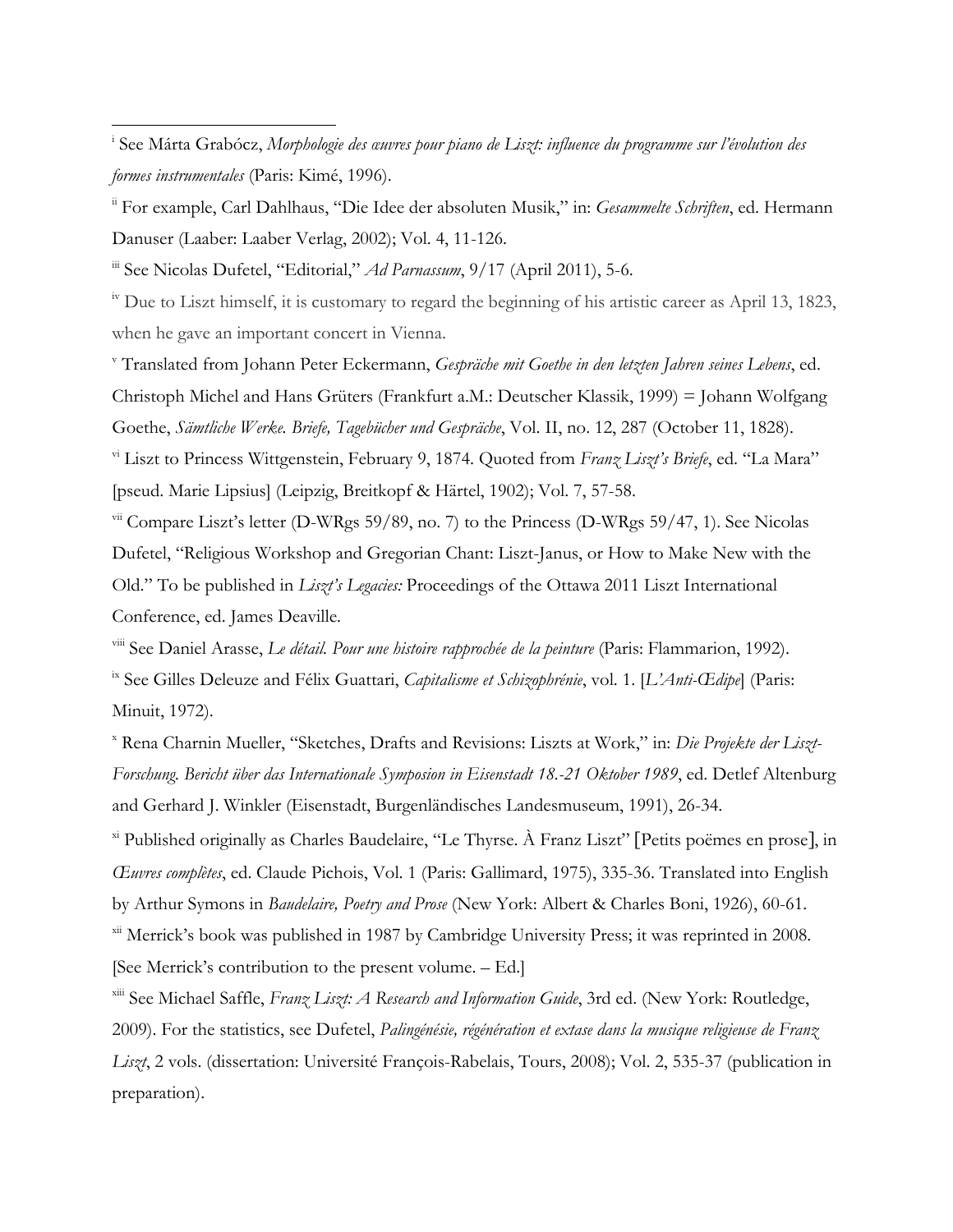#### xivDufetel, *Palingénésie*.

xv See www.anneeliszt.com; accessed 1 August 2011.

<sup>xvi</sup> [See Evangelia Mitsopoulou's contribution to the present volume concerning her work with Giovanni Buonaventura Genelli's images and Liszt's *Dante* symphony. – Ed.]

<u> 1989 - Andrea San Andrea San Andrea San Andrea San Andrea San Andrea San Andrea San Andrea San Andrea San An</u>

xvii Dufetel, "Les écrits de Franz Liszt. Quelques réflexions épistémologiques et méthodologiques sur leur paternité et leur typologie," in: *Ecrits de compositeurs (1850-2000). Problèmes, méthodes et perspectives de recherches*, ed. Michel Duchesneau, Valérie Dufour, and Marie-Hélène Benoit-Otis (Paris: Vrin): in press. See the other articles in this volume as well as its introduction. [Janita Hall-Swadley is currently at work on a complete, English-language translation of Ramann's *Schriften* edition; *F. Liszt*, the first of Hall-Swadley's nine volumes, appeared in print in July 2011. It is discussed in her contribution to the present volume. – Ed.]

xviii See the letter from Carl Alexander to Liszt, 23 July [1878]: "Décidément, mon cher ami, Vous avez manqué Votre vocation car Vous auriez dû devenir diplomate puisque Vous savez atteindre Votre but et que Vous savez charmer" [D-WRgs 59/12a, 92]. See, too, the *Journal inédit* of Carl Alexander: "Le soir petit concert chez la G[rande] D[uchesse]. Il fut ravissant. Liszt joua et accompagna […] en génie. Il est prince dans le domaine de l'art, de l'esprit et du caractère" (21 décembre 1860) [D-WRl Grossherzogliches Hausarchiv A XXVI, 1959, 34r].

xix D-WRgs 59/82, 1, which contains the text of a letter from Liszt to the Princess, January 10, 1861. xx Dufetel, "Les écrits de Franz Liszt."

xxi About the two categories of "truth," see John Deathridge and Carl Dahlhaus, *The New Grove Wagner* (New York: W. W. Norton, 1984), 91: "Understanding the paths along which Wagner's imagination set off is more important than correcting conscious or unconscious inaccuracies. Yet editorial meticulousness is not to be despised: it is only against the background of empirical truth that the 'poetic truth' can be recognized for what it is—another truth and not a distortion that the exegete is at liberty to dismiss." See too Deathridge, *Wagner Beyond Good and Evil* (Berkeley: University of California Press, 2008), 3-17. With regard to Liszt, see Alexander Rehding, "Liszt's Musical Monuments," *19th Century Music* 26, no. 1 (2002): 52-72; "Inventing Liszt's Life: Early Biography and Autobiography," in: *The Cambridge Companion to Lisz*t, ed. Kenneth Hamilton (Cambridge: Cambridge University Press, 2005), 14-27; and Dufetel, "Franz Liszt et la 'propagande wagnérienne': Le projet de deux livres en français sur l'histoire de l'opéra et sur Wagner (1849– 1859)," *Acta musicologica* 82, no. 2 (2010): 263-304.